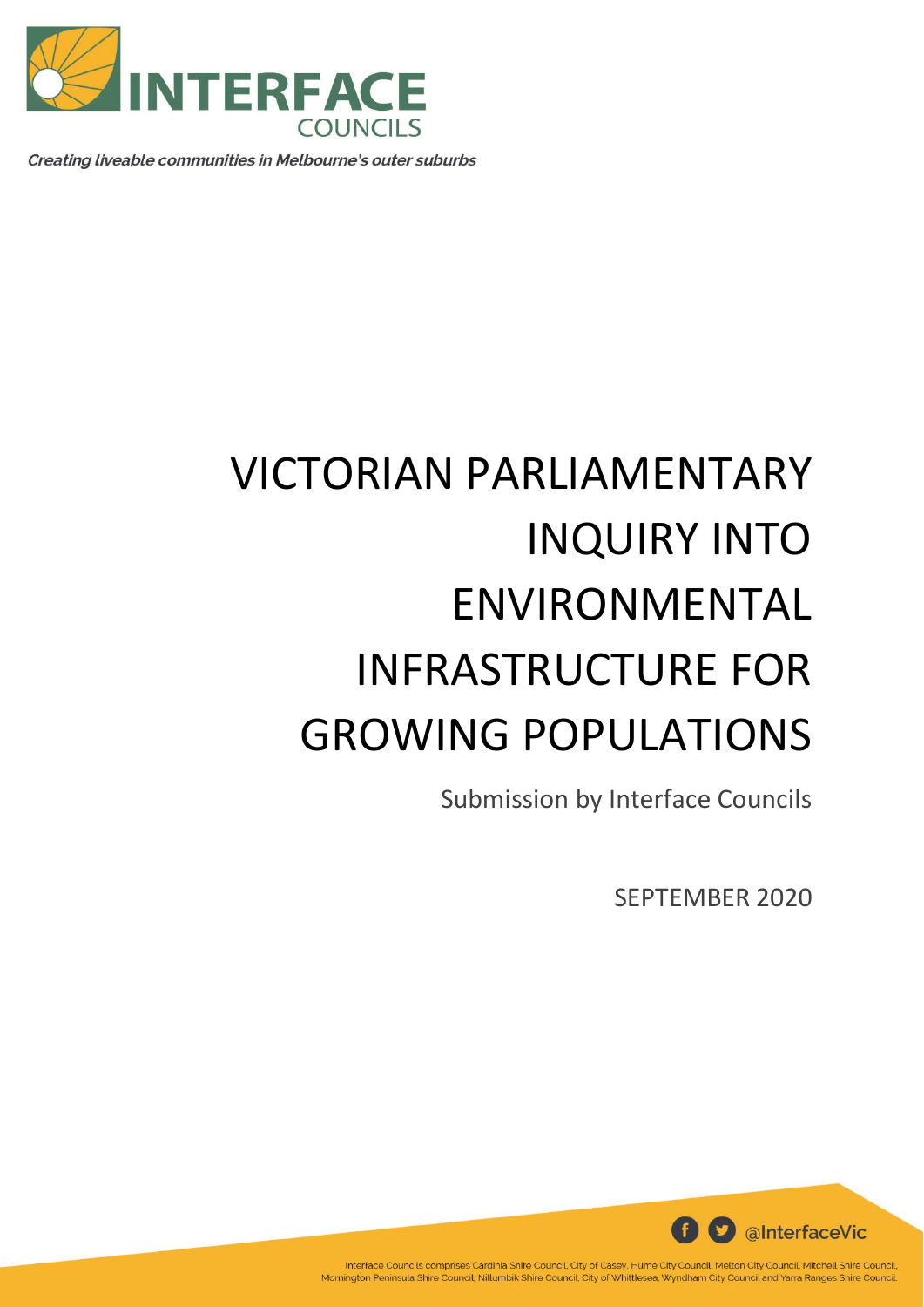# Table of Contents

| The benefits of accessing and using different types of environmental infrastructure  3          |
|-------------------------------------------------------------------------------------------------|
| The impact of population growth in Melbourne and regional centres on the provision and          |
| The effectiveness of current legislation and planning provisions in securing environmental      |
| The impact of COVID-19 on the importance, use and design of environmental infrastructure 9      |
| Examples of best practice and innovative approaches to securing environmental infrastructure in |
|                                                                                                 |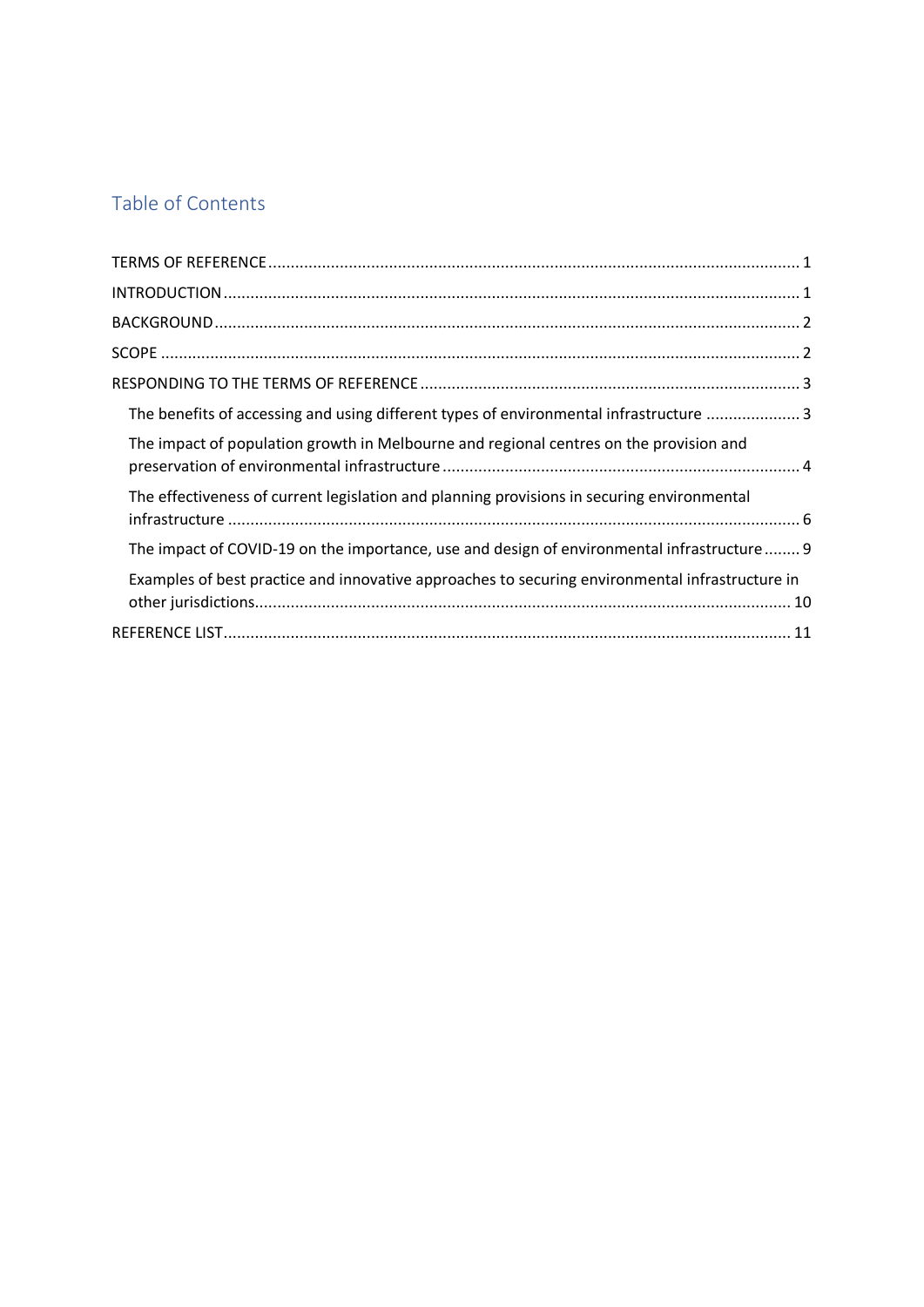# TERMS OF REFERENCE

The Victorian Legislative Assembly Environment and Planning Committee received the following Terms of Reference from the Legislative Assembly on 1 May 2019:

An inquiry into the current and future arrangements to secure environmental infrastructure, particularly parks and open space, for a growing population in Melbourne and across regional centres to the Environment and Planning Committee for consideration and report no later than 31 December 2020.

# <span id="page-2-0"></span>INTRODUCTION

Home to some of the most pristine natural open spaces in Melbourne, the Interface Councils group manages 90% of Green Wedges in Victoria, including some of Melbourne's most important assets. These Green Wedge areas are recognised as the "lungs of Melbourne" and an asset that is critically important for all Victorians.

The Interface Councils Region (ICR) also boasts a range of facilities that serve as meeting places and recreation hubs for residents. These vibrant open spaces and places have made the region an attractive place for people to live and raise a family. Residents enjoy more open space per person than anywhere else in Melbourne.

Yet as the ICR continues to experience population growth, local governments are struggling to ensure residents continue to have access to the spaces and places they enjoy. Investment in infrastructure has failed to keep pace with population growth. Urgent funding is needed to operate programs and to build sporting facilities to provide sufficient play areas for current and future residents.

Due to the maintenance costs, to ensure continued protection of valuable open natural spaces, agricultural lands and environmentally sensitive areas within the ICR, Interface Councils is calling on collaborative and strategic measures from state government to assist in the support of a critical asset that is important to all Victorians.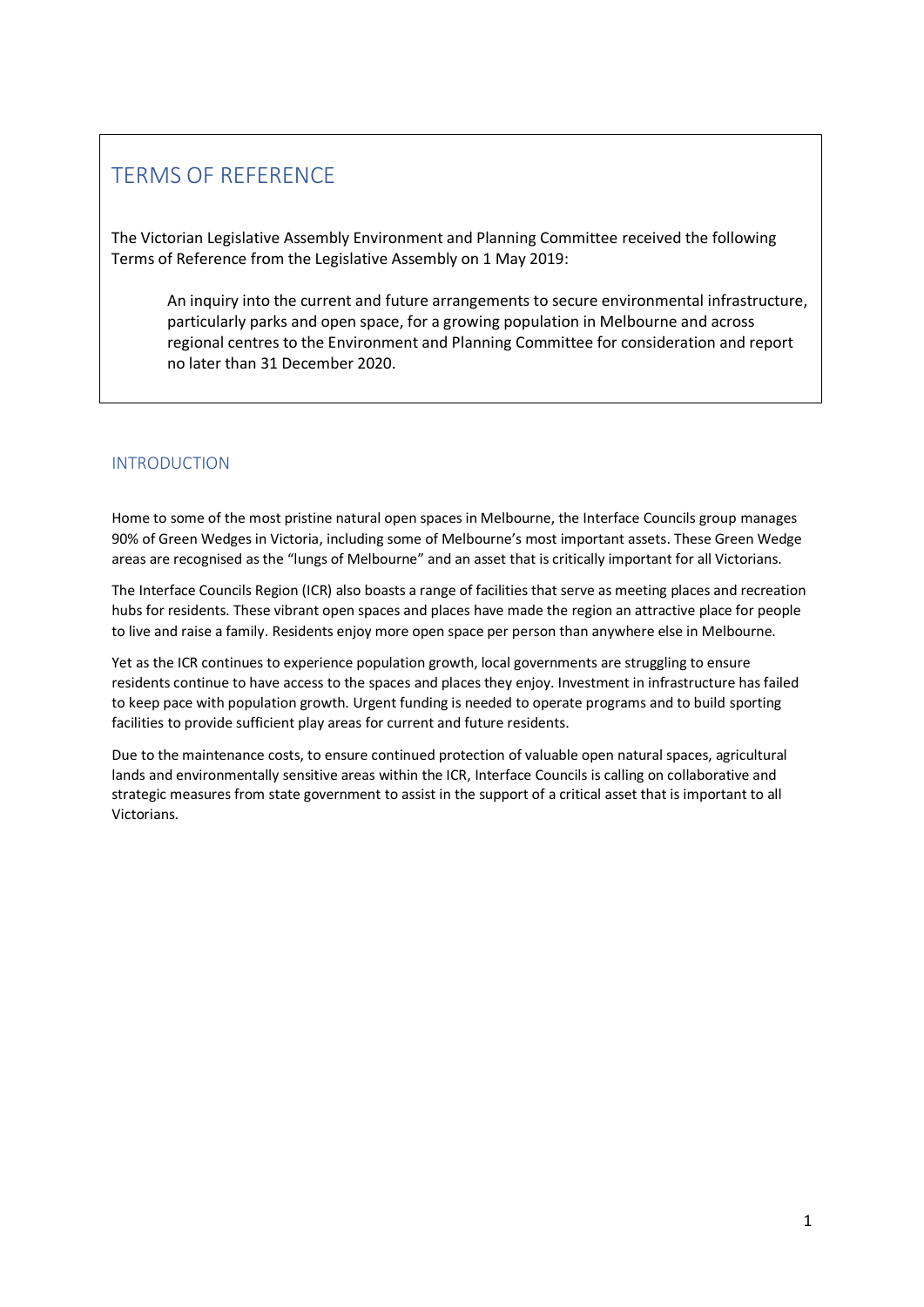# <span id="page-3-0"></span>**BACKGROUND**

Home to more than 1.6 million residents, the Interface Councils Region (ICR) is a coalition of ten municipalities that form an urban ring around metropolitan Melbourne. Comprising Cardinia Shire Council, City of Casey, Hume City Council, Melton City Council, Mitchell Shire Council, Mornington Peninsula Shire Council, Nillumbik Shire Council, City of Whittlesea, Wyndham City Council and Yarra Ranges Shire Council. Interface Councils are vibrant, welcoming and diverse communities. 1

The ICR accommodates 40% of state population and 47% of Melbourne's population and includes seven growth area councils.<sup>2</sup> The region represents one of the fastest growing areas in Australia, with anticipated population to exceed 3 million by 2041.<sup>3</sup> It will accommodate 53% of Melbourne's population growth over the 2016-2031 period.

However, the ICR lags behind the rest of metropolitan Melbourne in terms of infrastructure such as sports grounds, community, education, health, roads and public transport.

Significant financial pressure is placed on Interface Councils (IFC), and ratepayers, to respond to population growth, particularly in the provision and retrofitting of community facilities and the delivery of local services. The responsibility for the provision of community and social infrastructure needs to be more equitably shared by all levels of government.

Unprecedented growth and changing demographics within the ICR have put increased pressure on local services and infrastructure that have traditionally already been underfunded in these municipalities. <sup>4</sup> This poses considerable challenges for councils in continuing to build and maintain healthy, sustainable and inclusive communities.

Ultimately, there are significant competing interests in establishing environmental infrastructure. Pressure is often placed on local councils around the viability of development, need for affordable housing and servicing requirements that are often prioritised at the expense of positive open space outcomes.

## <span id="page-3-1"></span>**SCOPE**

The scope of this submission is to respond to the terms of reference from an Interface Councils group perspective only. Its aim is to outline common challenges, priorities and benefits related to environmental infrastructure for the ten councils.

It is necessarily limited in the presentation and depth of issues related to certain areas. While individual council submissions have informed this document directly and indirectly, please refer to those particular submissions for additional detail.

1

<sup>1</sup> *Interface Councils Liveability Snapshot,* 2017

<sup>2</sup> City of Casey, Cardinia Shire Council, Hume City Council, Melton City Council, Mitchell Shire Council, City of Whittlesea & Wyndham City Council

<sup>3</sup> Id 2019

<sup>4</sup> *Interface Councils Liveability Snapshot,* 2017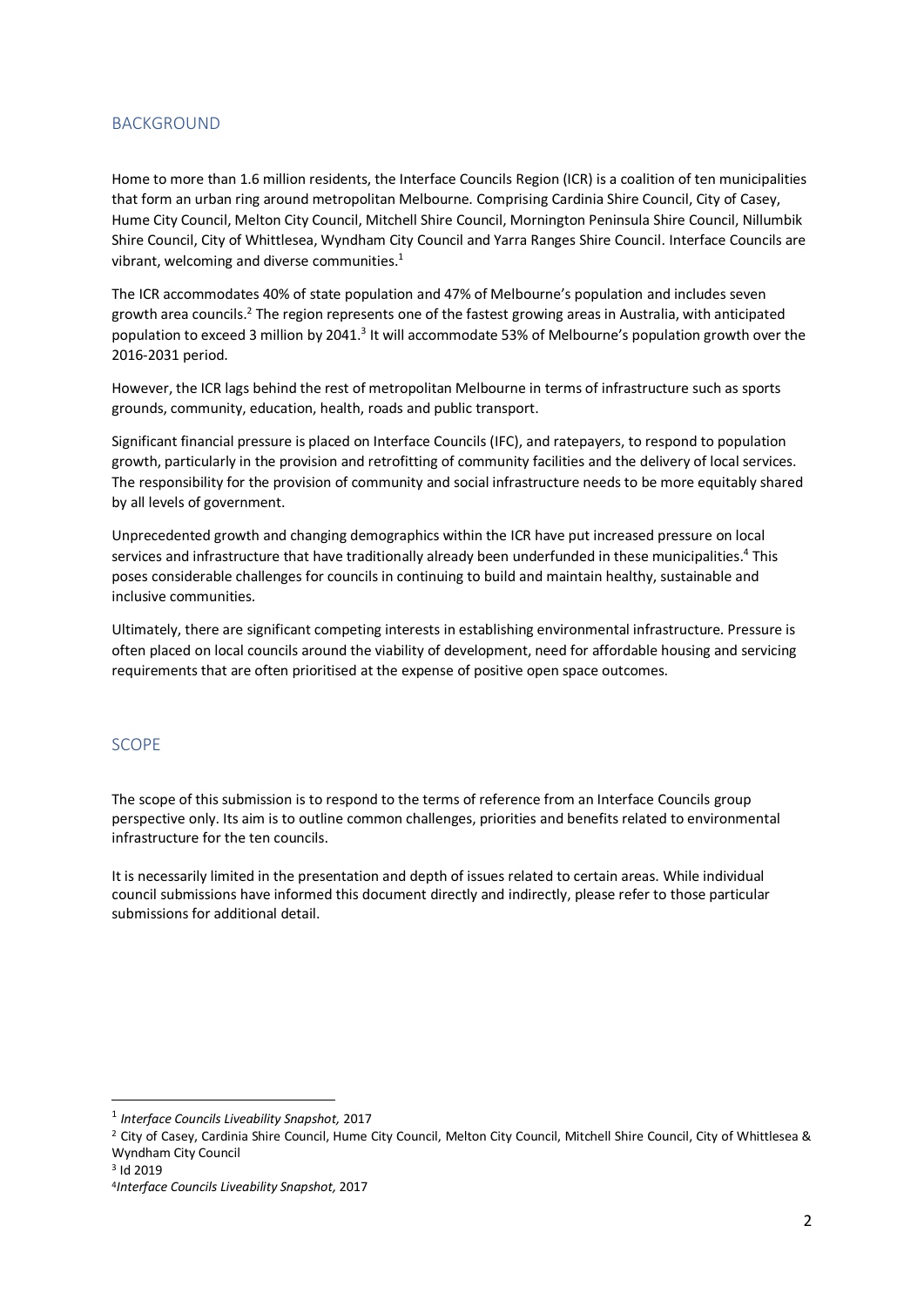# <span id="page-4-0"></span>RESPONDING TO THE TERMS OF REFERENCE

#### <span id="page-4-1"></span>**The benefits of accessing and using different types of environmental infrastructure**

#### **Health and wellbeing benefits**

There are immeasurable benefits of accessing different types of environmental infrastructure from a health and wellbeing perspective. Vibrant open spaces and places provide positive impacts for physical and mental health and contribute to spiritual, emotional and social wellbeing in a positive way.

Environmental infrastructure not only provides recreational opportunities for residents, including economic and lifestyle benefits, but also encompasses landscape and biodiversity values of state and national significance.

#### **Mitigating the impacts of climate change**

Green open spaces help to reduce the urban heat island effect<sup>5</sup> and provide safe wildlife corridors. IFC recommends prioritising the use of nature-based solutions and infrastructure to adapt to climate change.

For example, in Mornington Peninsula Shire this includes addressing the impacts of coastal erosion, sea level rise, urban heat, stormwater management, flooding and bushfire resilience. Including cost-effective, naturebased infrastructure solutions will minimise reliance on traditional "grey" infrastructure such as concrete, steel and plastic materials that contribute to mitigating climate change.

### **Strategic alignment**

The draft Metropolitan Open Space Strategy was exhibited in late 2019 in response to a direction from the metropolitan planning strategy, *Plan Melbourne 2017-2050*. Interface Councils recommends this strategy is finalised in a timely way to provide clear implementation targets and responsibilities. It could address the longstanding issues of how environmental infrastructure is funded and maintained.

In the context of Mitchell Shire Council for example, key strategic documents (the North and West Melbourne City Deal, Resilient Melbourne Urban Forest Strategy and the Yarra Strategic Plan) could be connected to form a template to inform other important waterways or corridors in future.

Issues of significance to particular councils are emphasised in their respective Open Space Strategies or similar policies. Such strategies include:

- Issues specific to certain age groups or demographics, local communities or changing social patterns
- Equity of access
- Opportunities to enhance accessibility to open space areas through shared networks
- Relationship of council-owned open space with open space owned by other agencies
- Natural and cultural heritage protection
- Bushland protection

1

<sup>&</sup>lt;sup>5</sup> "Urban heat islands" occur when cities replace natural land cover with dense concentrations of footpath, buildings, and other surfaces that absorb and retain heat. This effect increases energy costs (e.g. for air conditioning), air pollution levels, and heat-related illness and mortality.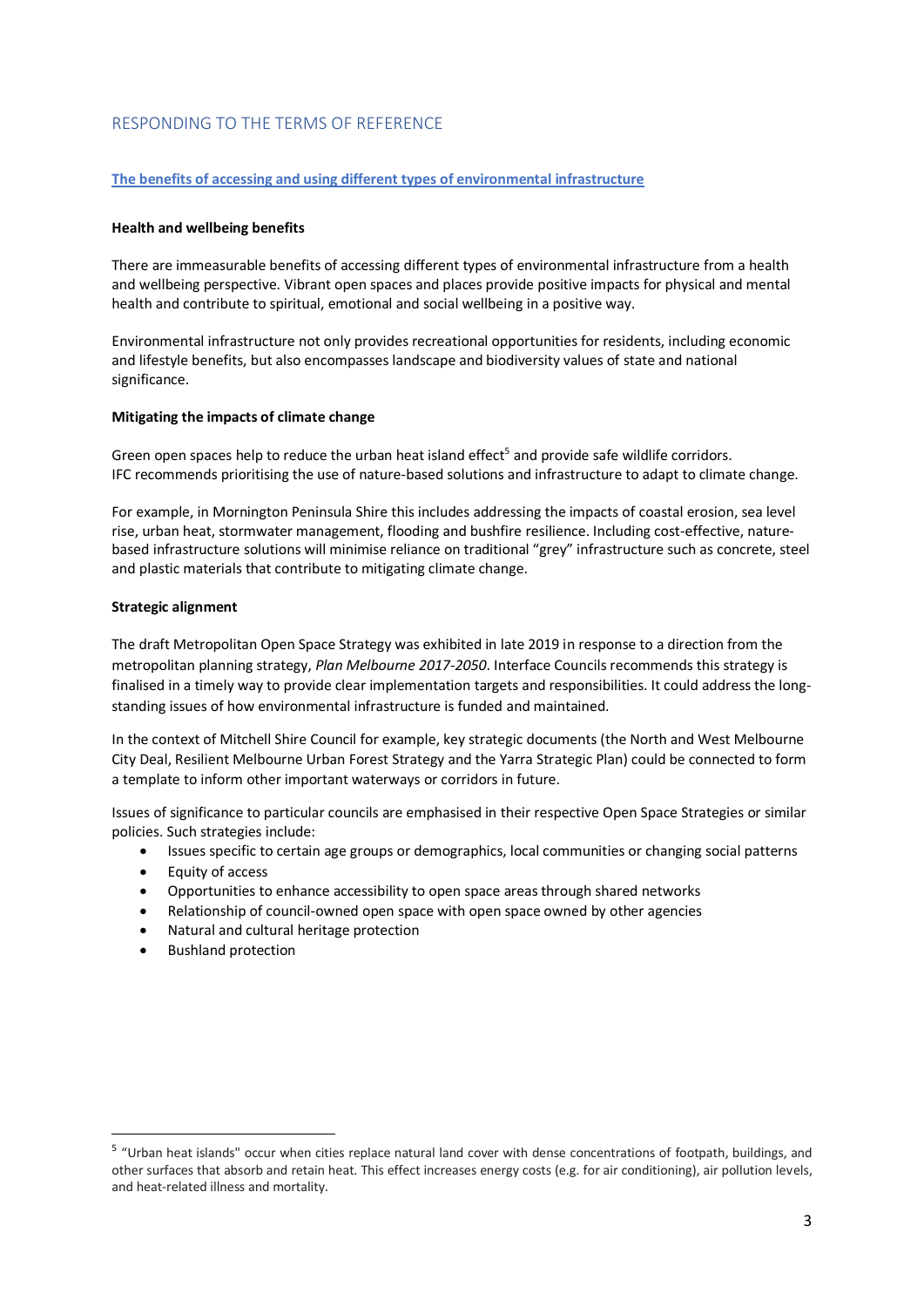<span id="page-5-0"></span>**The impact of population growth in Melbourne and regional centres on the provision and preservation of environmental infrastructure** 

Melbourne's Interface Councils Region is home to some of the fastest growing communities in Australia. During the last four years, the ten Interface Councils have welcomed more than 200,000 new residents, accommodating 40% of state population and 47% of Melbourne's population growth. The region will accommodate approximately 53% of Melbourne's population growth over the 2016-2031 period.

Population has grown to more than 1.6 million people and growth continues to put a strain on basic services and infrastructure. There is an immediate need to inject proportionate funding to bridge gaps in critical infrastructure so residents are not left further behind.

The ICR has a prominence of culturally and linguistically diverse (CALD) communities. The current and ongoing impact of the pandemic in the region is disproportionate to the rest of Victoria and needs priority funding so that the provision, preservation and maintenance of environmental infrastructure is delivered.

Although population numbers have been affected by COVID-19, the people Interface Councils are planning for already call the region home and collaborative work needs to be done now to ensure they have a healthy future.

#### **Growing Suburbs Fund (GSF)**

The Growing Suburbs Fund has been a critical vehicle for improving the lives of outer suburban residents since its inception in 2015. Its primary function is to bring essential community infrastructure forward, including parks, open spaces, sporting fields and multi-purpose facilities.

Generally, residents of the ICR have more limited access to community access to parks and open spaces and adequate sporting fields than their metropolitan Melbourne or rural counterparts.

The links to environmental infrastructure, physical assets, spaces, services, programs and activities facilitated by the GSF create greater social cohesion, healthy and active lifestyles and provide better access to support services. The GSF raises the liveability standard of the region and Victoria as a whole.

From the latest reporting in the 2019-20 funding round, the following social benefits were delivered out of 177 projects:

- 136 projects improved health and wellbeing outcomes
- 122 projects reduced disadvantage
- 116 projects increased volunteerism
- $\bullet$  108 projects increased community engagement<sup>6</sup>

For the fund to continue to be effective, an annual and consistent funding commitment must be made in line with population growth, the Consumer Price Index and building costs. This is important to provide certainty for the pipeline of priority projects at a council level so that adequate capital planning can be done.

IFC is increasingly concerned about the capacity to deliver timely essential community facilities to support healthy, connected and liveable communities in the region. The origin of this concern is evident in the persistent oversubscription of priority projects to the GSF's funding rounds and the recent inclusion of the Peri-Urban Councils into the fund.

-

<sup>6</sup> Growing Suburbs Fund Social Progress Report (2020)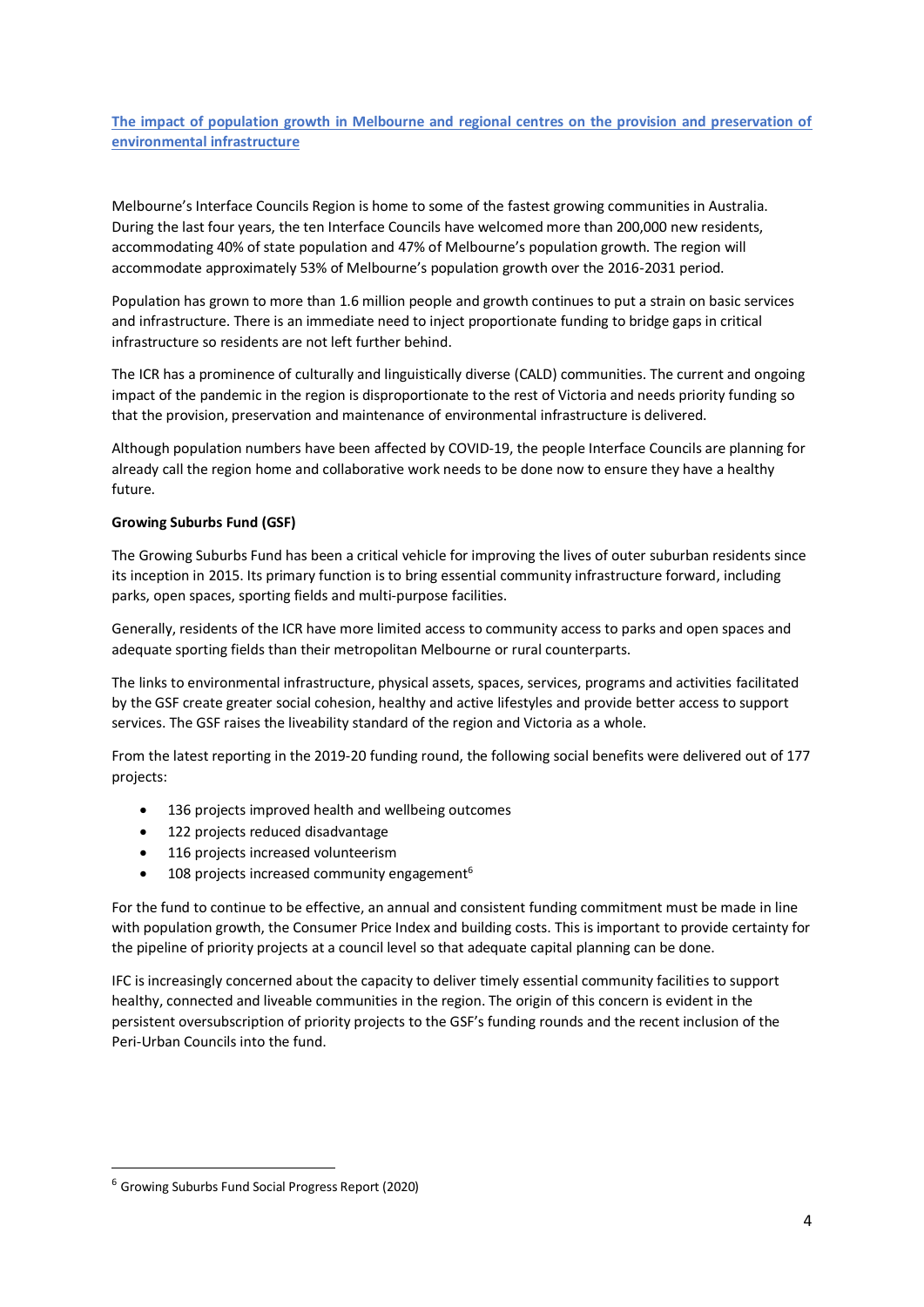#### **State Government Policy**

State government policy focuses on increasing density to house the increasing number of residents, often at the expense of environmental infrastructure. Key elements of *Plan Melbourne* that impact Interface Councils are as follows:

- Increasing density reduces the amount of private open space in the form of backyards, which also reduces the amount of vegetation available within these private spaces. *Plan Melbourne* recognises the need to maintain and enhance the urban forest of trees and vegetation on properties, lining transport corridors, on public lands, and on roofs, facades and walls. A significant issue for Councils is the loss of these spaces through the process of replacing single dwellings and multi-dwelling redevelopment.
- *Plan Melbourne* encourages the siting of denser residential developments in proximity to centres with good provision of services and employment. While such developments are required to provide private open space for each apartment, the average amount available per apartment is significantly less than what was available to the pre-existing single dwellings. Even if the location of the development is near a public sports field, park or reserve, it would mean more people are required to use the same area of public open space.
- This undesirable outcome eventuates because the support for denser developments in *Plan Melbourne,* and state planning policies, is based on proximity measures with no consideration of per capita usage indicators.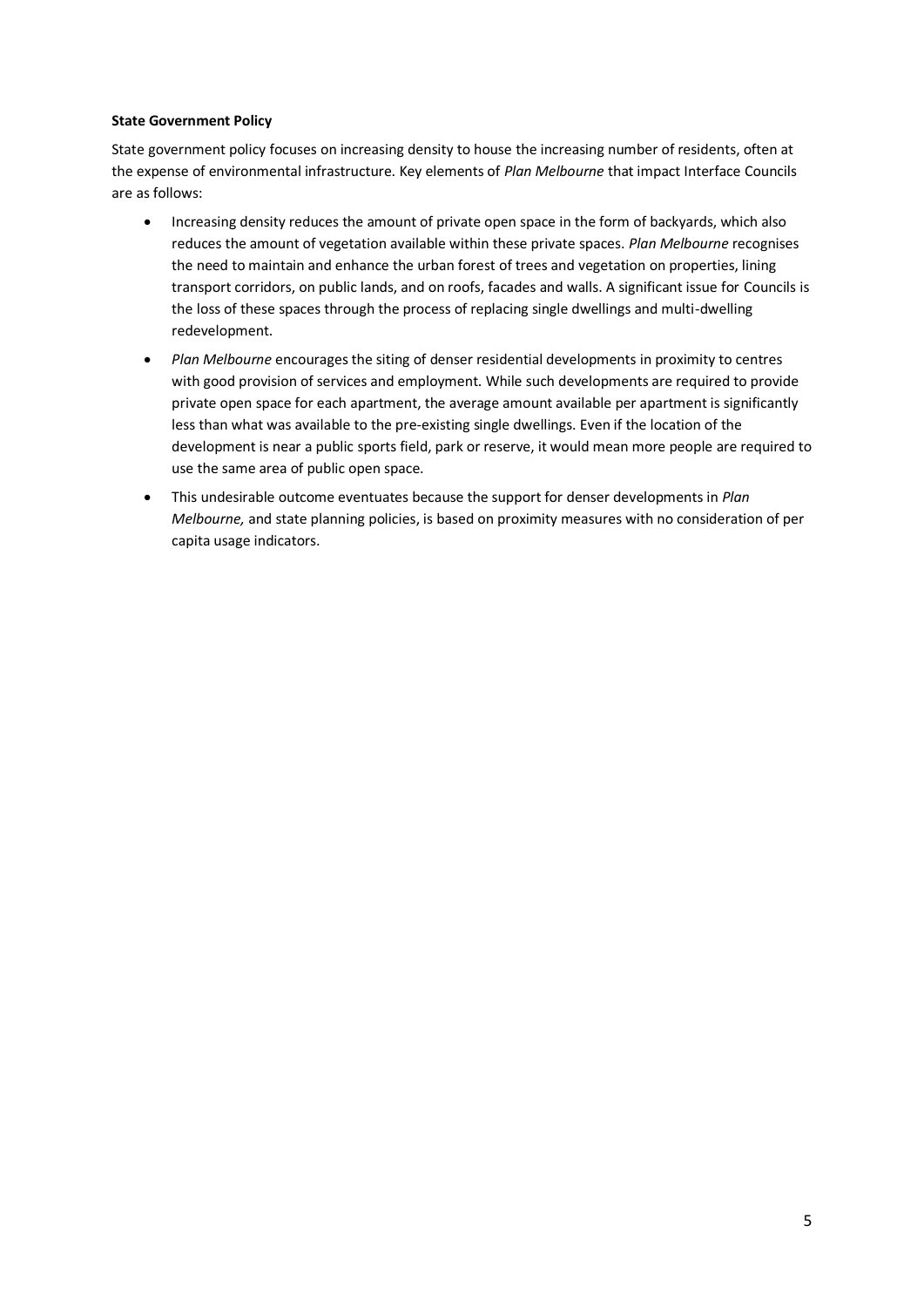#### <span id="page-7-0"></span>**The effectiveness of current legislation and planning provisions in securing environmental infrastructure**

#### **Planning provisions**

Interface Councils would like to emphasise the following limitations of the current planning provisions:

- The lack of definitions for encumbered and unencumbered open space
- Implementing a contribution rate into the planning scheme takes considerable time and resources for local councils (via the schedule to Clause 53.01 – Public Open Space Contribution and Subdivision). This results in planning scheme provisions incapable of reflecting needs and demands when development is occurring.
- The rollout of the Urban Growth Boundary (UGB) and Urban Growth Zone has had unintended consequences. This includes landowners' expectations within the UGB being raised that they will get compensated for land identified as encumbered or required for conservation purposes. It has also impacted local councils' ability to negotiate or "value capture," and landowners land banking outside the UGB, which can result in poor land management outcomes.

#### **Passive open space**

In growth areas, some Precinct Structure Plans (PSPs) adequately deal with the delivery of passive open space through extensive land use planning and distribution methodologies. However, one shortcoming is that the land no party wants to develop becomes passive open space. This means it often has numerous issues with it that can be to do with slope, vegetation or drainage for example.

Recent Development Contribution Plans (DCPs) and now the Infrastructure Contribution Plans (ICPs) do not collect money for the embellishment of parks, which causes issues when Interface Councils have to deal with the sometimes expensive playground equipment and ongoing maintenance.

Further, the linkages to parks are often forgotten about in both growth areas and non-growth areas. Infrastructure, such as shared paths, is what make these spaces more attractive and accessible to members of the community.

By contrast, in non-growth areas, Public Open Space charges provide councils with funding to allow embellishment of land and acquisitions. But if the land is not set aside it can be difficult to acquire, particularly land that is appropriately located and accessible for the community.

## **Active Open Space**

Active open space is delivered through DCP/ICPs in growth areas, and the planning legislation currently has the following issues with delivery:

- Severe underfunding through DCP/ICPs. For example, in a facility with two ovals and two netball courts, the DCP/ICPs only deliver:
	- o Irrigation for one oval
	- o Lighting for one oval
	- o Gravel car park
	- o Pavilions with not enough change rooms
- The requirements for these facilities are based on the population numbers from the developers through the delivery of the PSPs. However, in more recent residential-based PSPs, the underfunded component of the Active Open Space facilities can be in the realm of \$30 million. Councils either have to pay for this themselves or wait for grant funding opportunities to arise.

Two critical underlying issues within the growth areas are: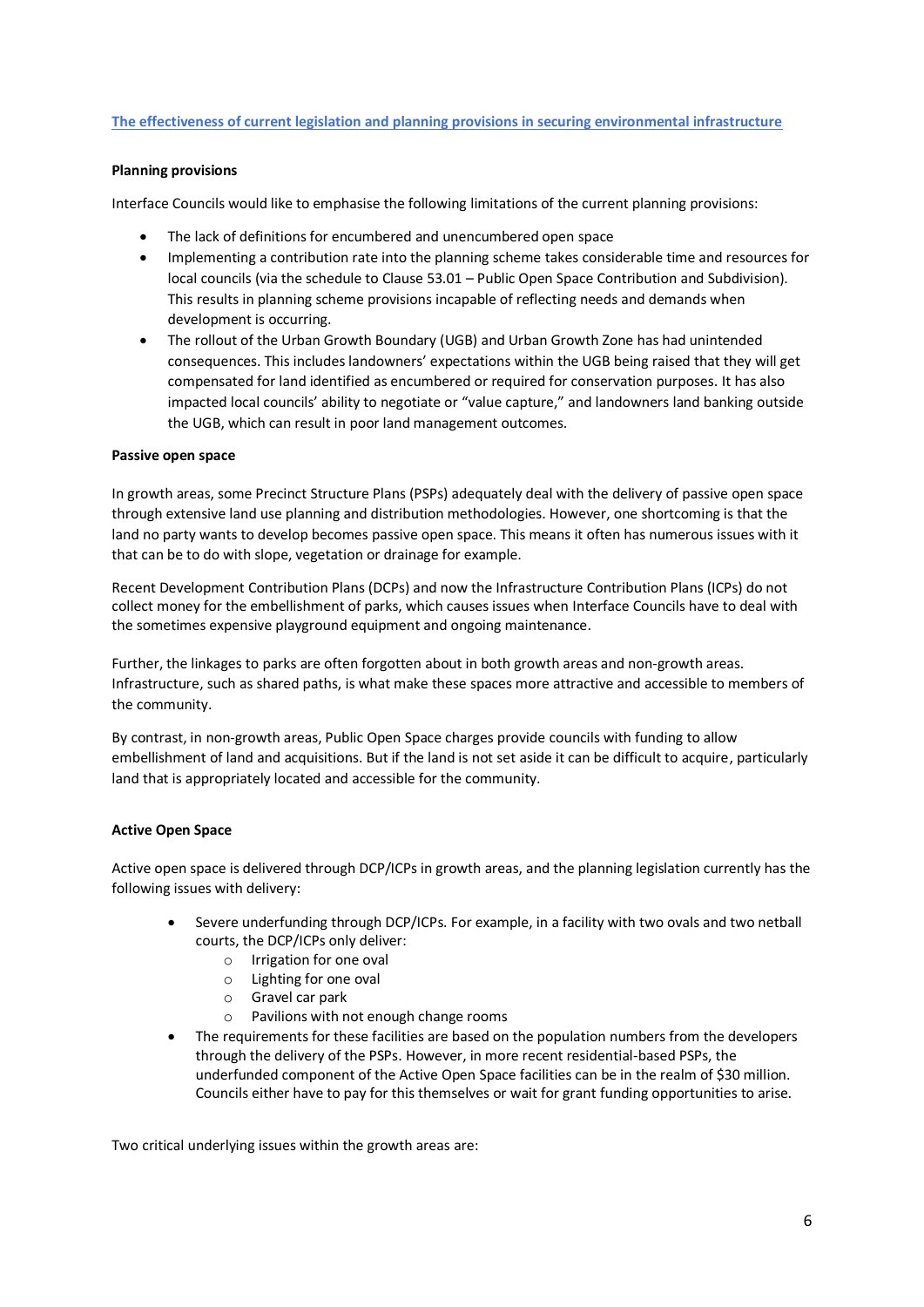- The increase in household numbers which has gone up gone up from 2.8 to 3.1 people per house over a decade, and also;
- The increase in lot density (for example, in Cardinia Shire Council the average house lot is under 400 square meters when PSPs are supposed to deliver average lots sizes of 500 square metres.)

The combination of these two factors increase the original projected population which equates to a significant shortfall in open space and pressure on the planned infrastructure.

#### **Melbourne Strategic Assessment (MSA)**

There are limitations on this conservation strategy for growth corridors as it does not incorporate logical inclusion areas. The MSA is delivering pocket parks that become vulnerable from a biodiversity perspective. Ideally, Interface Councils recommend a regional approach to the MSA, where these patches of high-quality flora and fauna are connected, resulting in improved environmental outcomes and increasing opportunities for regional passive recreation.

#### **GAIC**

IFC recognises Growth Areas Infrastructure Contributions (GAIC) as a valuable initiative allowing for targetted contributions to environmental infrastructure since it began operation in 2010. It applies to growth area land brought into the Urban Growth Boundary in 2005-06 or that which is subsequently zoned urban.

However, quality open space, including regional linkages to such, are not often located in these growth corridors and, as a result, populations within these areas often choose and rely upon access to enjoy areas that do have these qualities such as those found in Nillumbik Shire, for example. This puts the regional nature of open space into sharp focus. In addition, it emphasises the role that local government areas, such as the Nillumbik and Mornington Peninsula Shires, play in the health and wellbeing of metropolitan Melbourne. Funding on a regional scale is therefore critical to a more holistic view of environmental infrastructure.

#### **Rate capping**

A considerable issue for IFC is consistent funding for maintaining and enhancing environmental infrastructure projects in a rate capped environment. Business as usual operating expenses (OPEX) funding becomes the main focus, and funding for capital expenditure (CAPEX) is often only achieved through grant funding. Considerable constraints related to CAPEX funding in a post-COVID environment are already being identified by Interface Councils.

#### **Land fit for purpose**

The challenges for open space provision within the land use planning framework go beyond funding. Often the land that is left available to councils to spend funds collected via open space levies on (e.g. the Development Contribution Plan Overlay) is of poor quality, such as drainage reserves or steep, inaccessible land. IFC recommends a better mechanism to ensure that land put aside for open space is not just the undevelopable lots, but land that is strategically identified for the purpose of open space. For developers, this may mean a reduced yield. For the community however, it will bring a level of quality and access to open space that meets the needs of the current and future residents.

IFC recommends greater consideration be given to current funding models. For example, contributions collected under either the Public Open Space levy or the Subdivision Act. Exploring how other mechanisms can be increased is especially important for areas with less access to quality open space or where more intensive development is occurring in the growth corridors.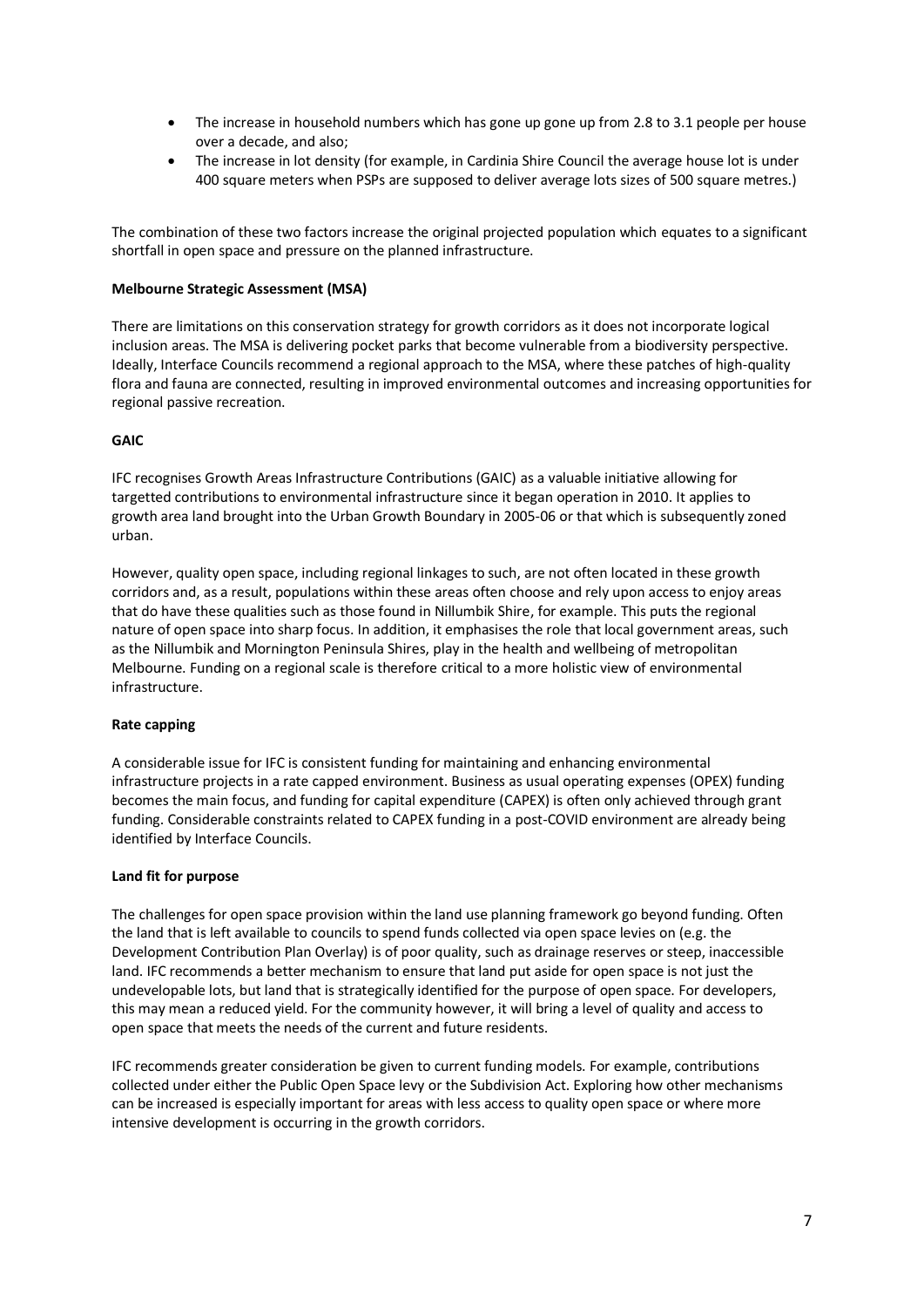In addition to this, if appropriate land cannot be provided within the defined area, there should be increased flexibility for Interface Councils to redistribute the funds towards open space projects outside of the area.

Planning for environmental infrastructure has not embraced the local environment and native landscapes are often undervalued. Development and regional open space must be designed to respond to the local geomorphology and hydrological conditions. For example, in Mitchell Shire Council, which is on the Victorian Volcanic Plains, this means functioning wetlands rather than lakes and open grasslands.

# *Bushland*

- The best bushland can be sometimes located on flat land which is best for residential or commercial development and through state planning processes such as PSPs development it is given precedent over the retention of vegetation.
- Bushfire Policy conflicting with vegetation retention has arisen as a recent issue. For example, the ability to remove vegetation to protect communities. Conversely, bushfire policy may also be a deterrent from building in certain areas, which may result in a higher level of retention of existing vegetation.
- Native Vegetation Precinct Plans in growth areas have historically been good tools to manage bushland and native vegetation. However, the issue of developers who are willing to offset vegetation for removal comes into question here. Sometimes the offset values do not deter larger developers to remove vegetation legally.

# *Creeks and waterways*

- Melbourne Water is usually the primary manager of creeks and waterways through drainage schemes.
- PSPs are generally very good tools for determining the location of creeks and waterways and making sure they are integrated into the community appropriately.
- Problems often arise when developers are required to deliver the functional components of waterways on behalf of Melbourne Water and delay the delivery of community-based assets such as bridges and shared paths.
- Wildlife corridors are generally delivered through creeks and waterways in growth areas.

# **Victorian Government Land Sales Legislation**

Interface Councils recommend an urgent review of the *Victorian Government Land Transaction Policy and Guidelines,* which primarily supports land sold in accordance with its highest value. In many cases, the land is rezoned into residential zoning prior to disposal in order to maximise financial return. However, the focus should be a triple bottom line assessment. If the value for land was defined by its environmental and social value, rather than just its economic value, it would be a significant shift. Applying a system that recognises these values as important would give potential for the state or local government to strategically acquire land for open space provision – notwithstanding the significant costs to Interface Councils in relation to such purchases. This land could be reserves as public open space and zoned accordingly, applying either the Public Park and Recreation Zone or the Public and Resource Zone to the designated area.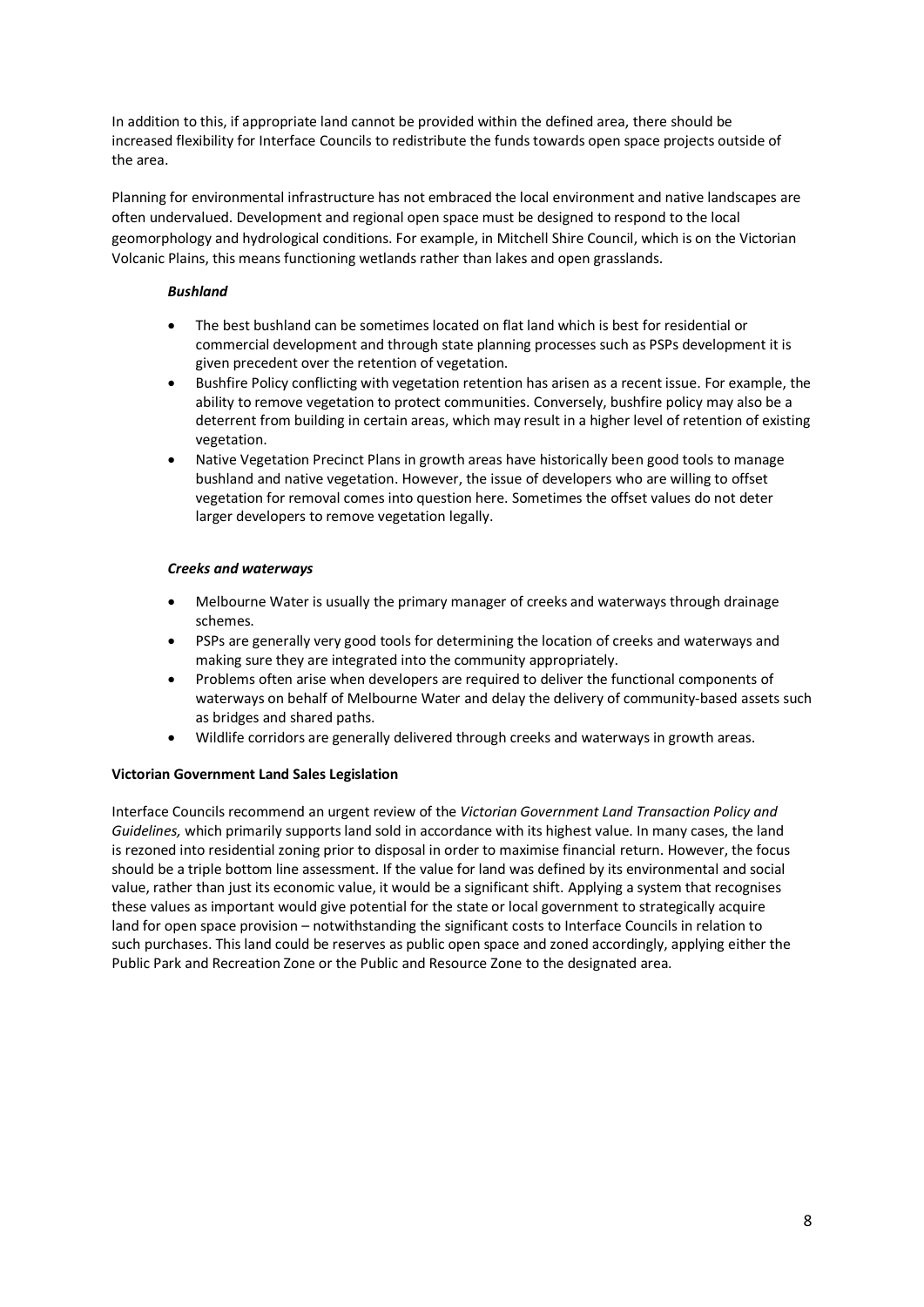#### <span id="page-10-0"></span>**The impact of COVID-19 on the importance, use and design of environmental infrastructure**

#### **Capacity of open space**

Local parks, reserves and other open spaces in the Interface Councils region have experienced very large numbers of walkers and cyclists during recent lockdown periods. In some cases, stretching the capacity of existing facilities. Since March 2020, passive recreation choices by residents have reinforced the need for convenient local walking access to a network of passive open spaces for both physical and mental health reasons.

An opportunity now arises to encourage walking as a means of transport for short distances beyond the current COVID-19 period. This would increase walkability in Interface neighbourhoods and therefore equity of access to amenities, services and community infrastructure.

The Victorian State Government's *Pedestrian Access Strategy 2010: A Strategy to increase walking for transport in Victoria* highlights the need to increase high density mixed land use areas to encourage walking. With greater diversity in local neighbourhoods, residents can find more of the amenities and services they need within walking distance. Encouraging walking to local destinations can be achieved by planning naturebased environmental infrastructure elements and utilising linear vegetated walking corridors that also might mitigate the effects of weather extremes such as heat waves.

Linear links – generally along creeks – do exist for walking in several townships in Interface municipalities. However, they may not support access for all abilities due to terrain/slope factors. A review of linear corridors would be valuable in re-opening neighbourhoods to planned opportunities for walking. In particular, investment is required for green infrastructure, signage, seating, track surfacing and to promote walking.

#### **Need for additional investment**

State and local governments are committed to investing in environmental infrastructure for the future. But due to competing demands and unique challenges facing Interface Councils, funding for environmental infrastructure is often overlooked or given a lower priority for delivery. This is the case for the enhancement and embellishment of open space areas in particular.

The impacts of COVID-19 have intensified the usual usage of local open space areas and highlighted the need for increased investment into appropriate infrastructure to enhance these spaces in order to improve the liveability standard for the whole of Victoria.

The ongoing financial impacts of COVID-19 will also mean that future funding for the enhancement of environmental infrastructure will be harder to secure at a time when investment is most needed.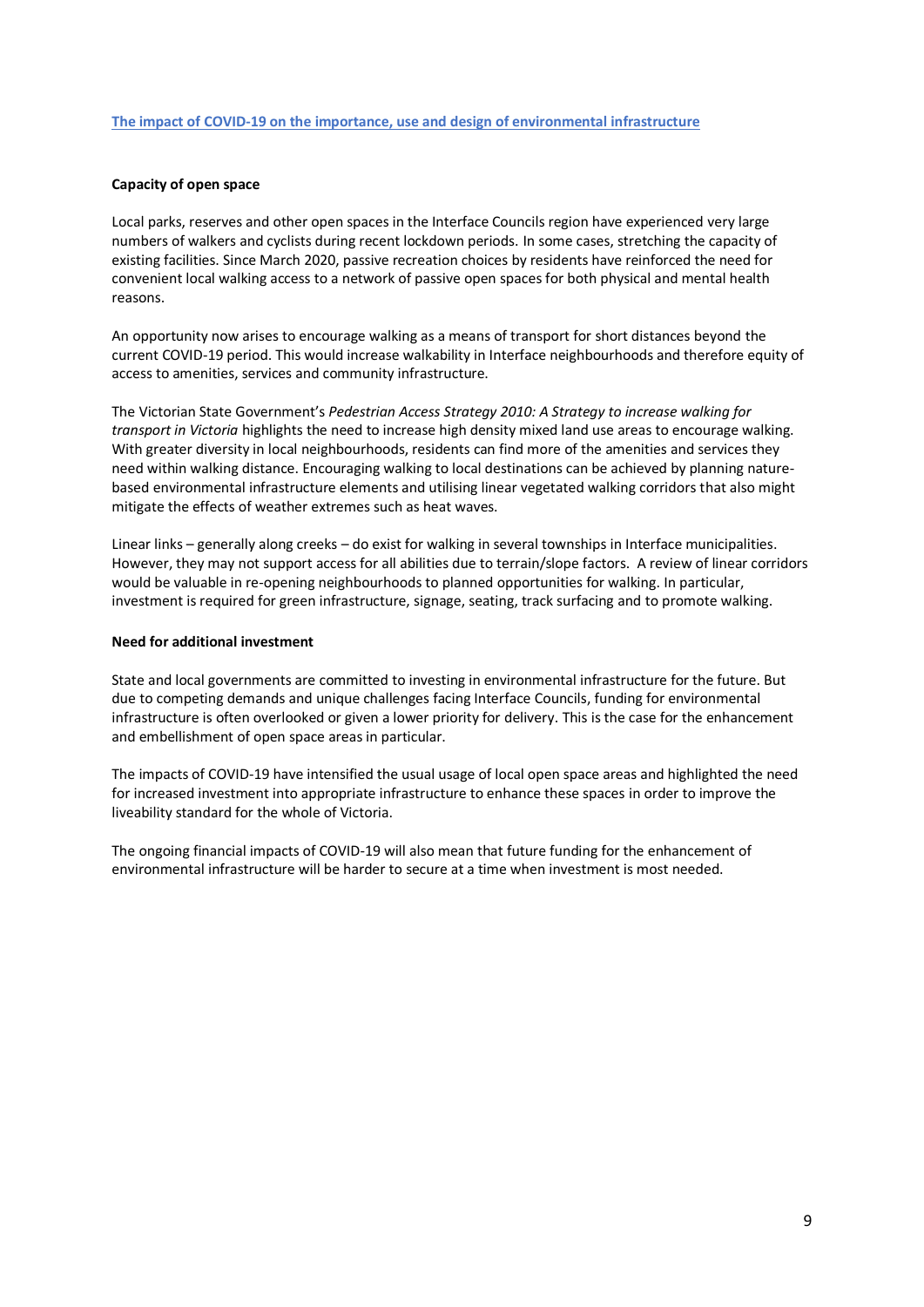<span id="page-11-0"></span>**Examples of best practice and innovative approaches to securing environmental infrastructure in other jurisdictions**

#### **Partnership approach**

Partnerships between local government and state government open space agencies such as Parks Victoria, the Department of Environment, Land, Water and Planning (DELWP), Melbourne Water, the Department of Education and Ausnet are critical for the future provision of quality and accessible open space. A united commitment from all agencies to secure, develop and protect environmental infrastructure across the region is required.

#### **Governance**

Interface Councils recommends improved multi-agency and multi-disciplinary approaches towards establishing and maintaining environmental infrastructure of state and/or regional significance. The current governance and responsibility arrangements are unclear particularly around the role of key stakeholders such as DELWP, Parks Victoria, the relevant catchment authority and the Victorian Planning Authority.

#### **Specific best practice examples provided by Interface Councils:**

#### 1. **Casey Fields in the City of Casey**

This is an example of planning for the future by securing environmental infrastructure for upcoming demand. It highlights what can be achieved with foresight to safeguard land and unlock both government and private sector investment. Casey Fields is 84 hectares of open space which caters for a range of sports and is large enough to also cater for minority sports such as rugby, athletics and cycling and achieve fantastic passive opportunities like a 5km running/walking loop. There is limited ability for most growth area councils to achieve an outcome like this.

#### 2. **The Gum Scrub Creek corridor in Cardinia Shire Council**

This has been delivered between the Princes Freeway and the Pakenham railway line and encompasses passive open space with a shared path, creek/waterway works and a wildlife corridor through the establishment of healthy waterways and vegetation.

#### 3. **VicRoads-owned land in Nillumbik Shire Council**

There are large tracts of land across Metropolitan Melbourne that were acquired by VicRoads and reserved for roads that are no longer being considered. There is the opportunity to unlock this land for open space. For example, in Nillumbik there is a corridor of land, mostly undeveloped and owned by VicRoads, that is designated as a proposed road. This was originally reserved as part of a potential ring road link and was included as an option for the North East Link (Corridor C). An alternative route has been selected (Corridor A) and therefore this land could be divested by VicRoads for the purposes of open space.

#### 4. **Quarry Hills Bushland Park in the City of Whittlesea**

<span id="page-11-1"></span>This is an example of what can be achieved through negotiation with landowners and the ability to capture value from site re-zoning. It required a multiple-agency approach with Melbourne Water, Parks Victoria and the then Department of Sustainability and Environment. The project was led by the City of Whittlesea. It connects into a broader open space network through trails along waterways and other parks and is able to leverage improved outcomes from the Level Crossing Removal Authority works.